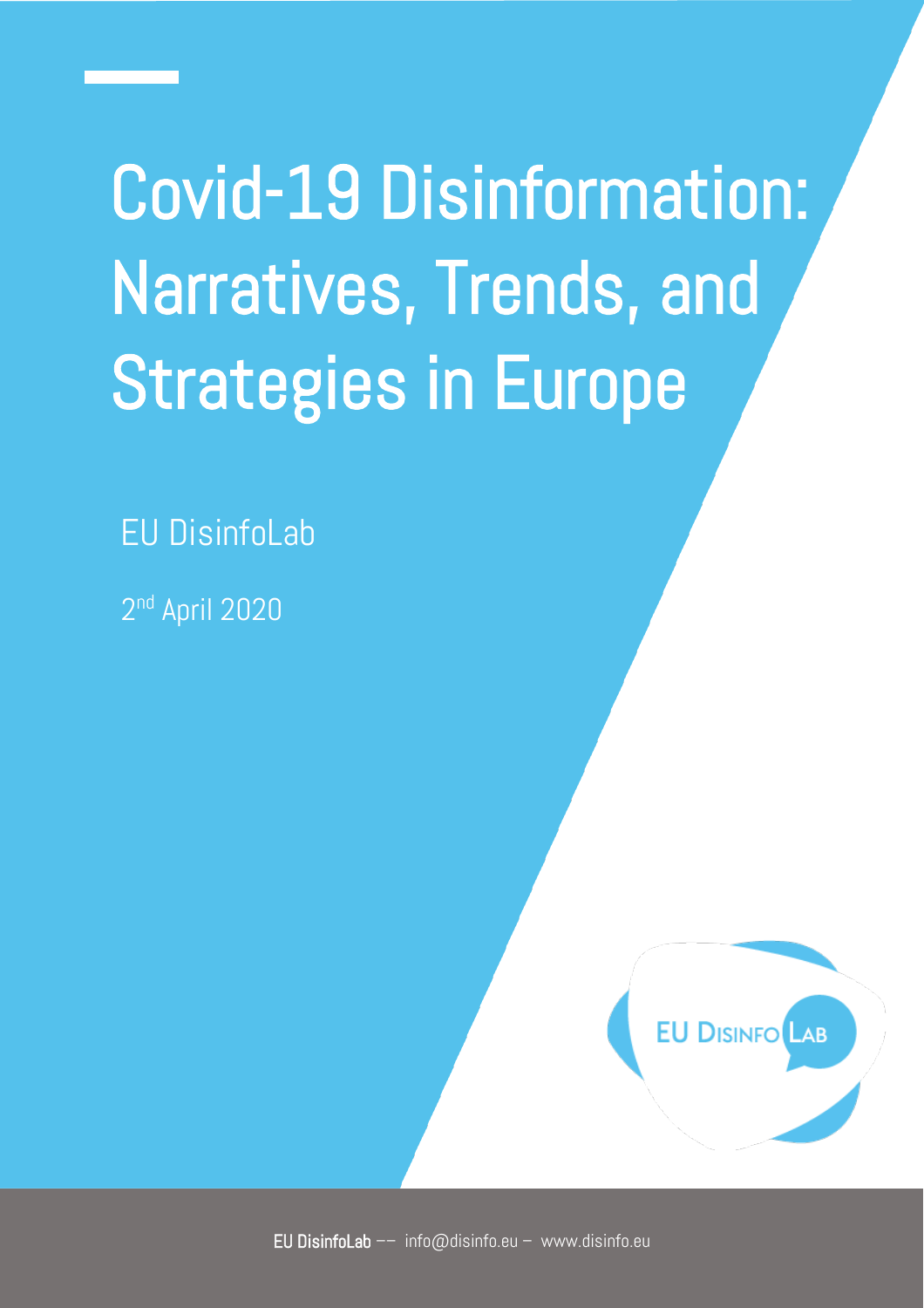As the virus swept across the world, we decided to zoom into the narratives defining what the WHO term as "[the infodemic](https://www.who.int/docs/default-source/coronaviruse/situation-reports/20200202-sitrep-13-ncov-v3.pdf)". Based on our monitoring of independently fact-checked disinformation from France, Italy, and Spain, we have been able to draw trends from the content, such as the strategies and platforms used to disinform. We have analysed the time period from the end of January to the last week of March and accordingly noticed an evolution in the disinformation.

# Evolution of COVID-19 Disinformation



← Messages playing on "health fears" or advertising "false cures" continue to be massively shared.

According to our observations, the evolution of Covid-19 disinformation in France, Italy, and Spain reflected the physical spread of the virus across the world. In the beginning, disinformation centred on the outbreak of Covid-19 in China, and once the virus started to globally diffuse, there, too, was a shift in the narratives. Suddenly, disinformation focused on fear and panic in light of the anticipated arrival of the virus. Once the virus hit Europe and the lockdown measures were slowly implemented, disinformation underwent a process of localisation and became culturally tailored in which Covid-19 narratives reflected important debates in each society.

# Typology of narratives

Among the narratives observed, we were able to extract overarching trends for the European countries:

- Health fears;
- Conspiracy theories;
- Lockdown fears;
- False cures, and
- Identity, societal, and political polarisation.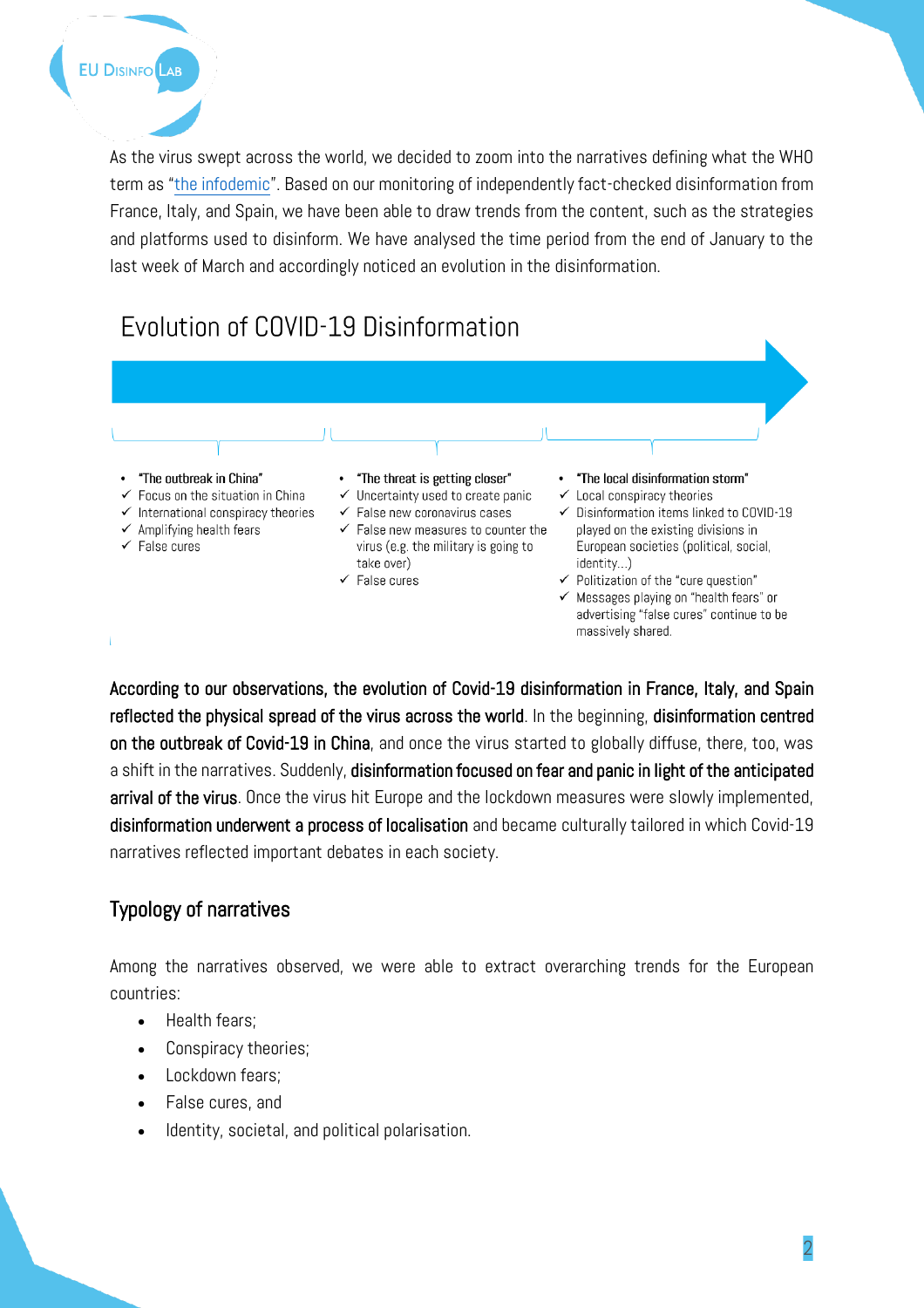

The disinformation within this category aimed to sow fear and panic in society over the virus. In order to do so, disinformation was often accompanied by communication mediums that conferred credibility to the disinformation item. For instance, many decontextualised photos and videos, falsely showing the extent of the virus in China, made their way through the landscapes of all three countries.

In France, for example, a video appeared falsely depicting the corpses of Chinese people on the [streets of Shenzhen.](https://factuel.afp.com/non-cette-video-ne-montre-pas-des-morts-du-coronavirus-dans-une-rue-en-chine) While, [AFP fact-checked a photo supposedly showing bodies laying on the](https://factcheck.afp.com/2014-photo-people-participating-art-project-frankfurt-germany)  [streets on Wuhan,](https://factcheck.afp.com/2014-photo-people-participating-art-project-frankfurt-germany) which in fact was a 2014 photo of people participating in an art project in Frankfurt. This image had circulated in many countries across the world, including Spain (see image).



It has been noted how decontexualised photos are a powerful form of misinformation. In view of this, [Lisa Fazio for The Conversation writes](https://theconversation.com/out-of-context-photos-are-a-powerful-low-tech-form-of-misinformation-129959) that "*individuals are more likely to believe the information as* we're used to photographs being used for photojournalism and serving as proof that an event happened". What's more, "seeing a photograph can help you more quickly retrieve related information from memory. People tend to use this ease of retrieval as a signal that information is true''.

Health fears disinformation heavily used the strategy of impersonating media or authorities via fake screenshots, documents, and notifications to announce new cases and/or health advice. In this way,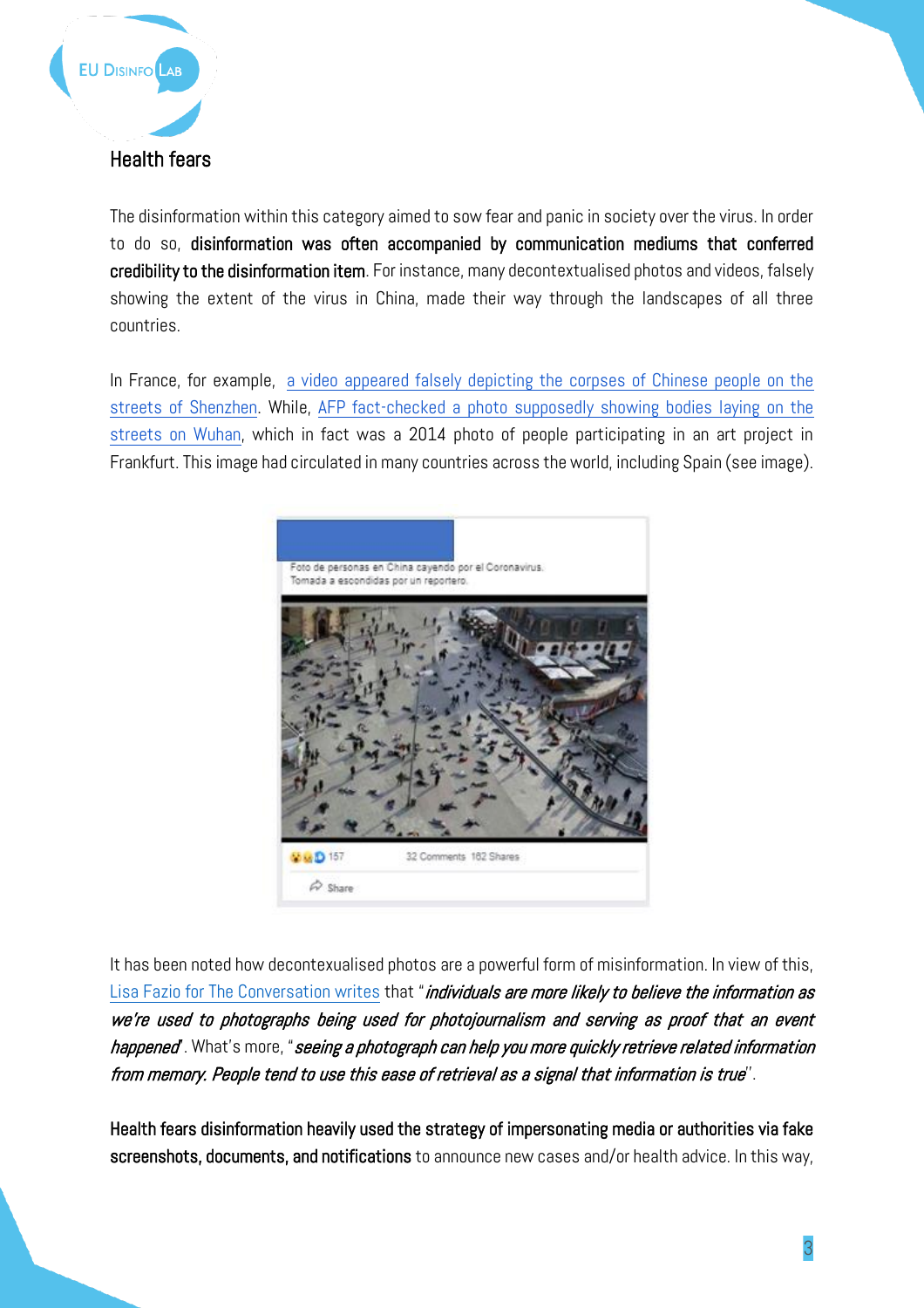

- Meanwhile in Italy, leading wire service Agenzia Nazionale Stampa Associata (ANSA) had apparently [sent a WhatsApp announcement to Italian citizens, notifying them of the first](https://www.bufale.net/primo-caso-di-coronavirus-in-italia-a-farne-le-spese-un-giovane-24enne-della-provincia-di-vicenza/)  [Covid-19 case](https://www.bufale.net/primo-caso-di-coronavirus-in-italia-a-farne-le-spese-un-giovane-24enne-della-provincia-di-vicenza/) in Italy.
- Additionally, [a false WHO infographic emerged in Spain, advising citizens to not](https://maldita.es/malditobulo/2020/01/29/no-la-oms-no-ha-pedido-evitar-tener-sexo-sin-proteccion-con-animales-para-evitar-el-contagio-de-coronavirus-es-una-imagen-manipulada/) have [unprotected sex with animals.](https://maldita.es/malditobulo/2020/01/29/no-la-oms-no-ha-pedido-evitar-tener-sexo-sin-proteccion-con-animales-para-evitar-el-contagio-de-coronavirus-es-una-imagen-manipulada/)



There was also a mass of alarmist messages, some which were falsely attributed to real doctors and nurses. These collectively revealed "what's really going on behind the scenes" vis à vis the virus' spread to the local context. For instance,

- a WhatsApp audio clip surfaced in Italy of [a nurse who claimed that there were serious cases](https://www.bufale.net/coronavirus-ad-aprilia-sono-uninfermiera-3-casi-gravissimi-uno-e-molto-contagiato-in-via-inghilterra/)  [in Aprilia,](https://www.bufale.net/coronavirus-ad-aprilia-sono-uninfermiera-3-casi-gravissimi-uno-e-molto-contagiato-in-via-inghilterra/) when in fact none had been recorded.
- Around the same time in Spain, [disinformation also centred on announcing false positives,](https://maldita.es/malditobulo/2020/02/27/nuevo-caso-confirmado-de-coronavirus-sacedon-guadalajara/) thus adding to the anxiety experienced by society.

## Conspiracy theories

**EU DISINFO** LAB

Conspiracy theories pervaded the disinformation landscape during the period observed. Interestingly, we observed a phenomenon we coin as the "globalisation of disinformation," which concerns disinformation that knows no borders, which eventually makes its way to several countries in various forms. In this context, the conspiracy theory that Bill Gates had invented the virus, in cooperation with the US Pirbright Institute, found itself in [France,](https://www.lemonde.fr/les-decodeurs/article/2020/02/05/coronavirus-bill-gates-cible-par-des-rumeurs-et-infox-complotistes_6028482_4355770.html) [Spain,](https://maldita.es/malditobulo/2020/03/12/no-no-hay-pruebas-de-que-bill-gates-sea-el-propietario-de-la-patente-del-brote-del-nuevo-coronavirus-iniciado-en-china/) and [Italy.](https://pagellapolitica.it/bufale/show/910/no-il-coronavirus-non-%C3%A8-stato-creato-in-laboratorio-nel-2015-dal-pirbright-institute) What is intriguing is that, in some cases, conspiracy theories underwent a process of localisation to suit the cultural context. To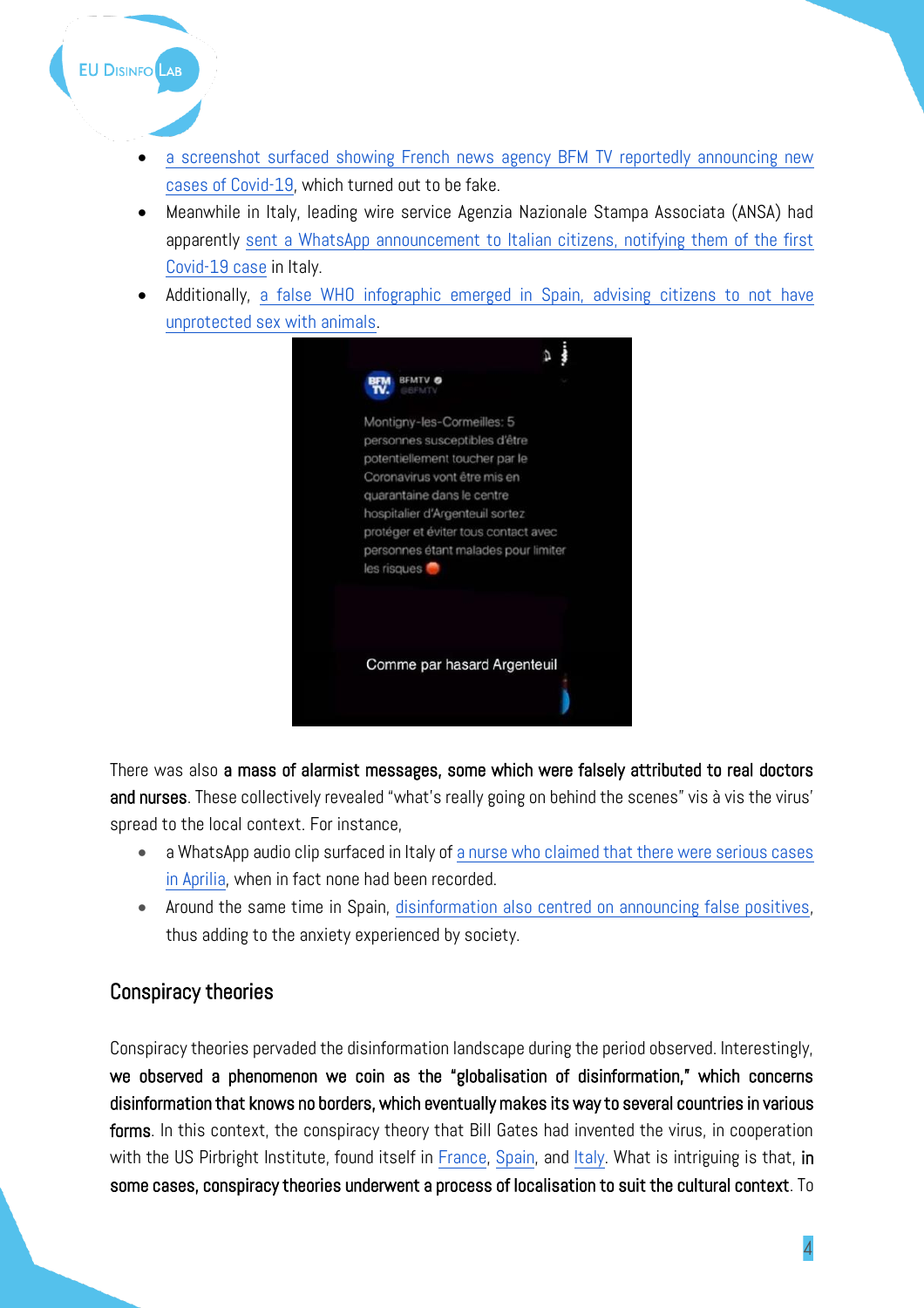

illustrate this, in France, [one individual claimed that the Institut Pasteur in Paris had created the](https://factuel.afp.com/non-le-coronavirus-detecte-en-chine-na-pas-ete-cree-puis-brevete-par-linstitut-pasteur)  [virus to sell vaccines,](https://factuel.afp.com/non-le-coronavirus-detecte-en-chine-na-pas-ete-cree-puis-brevete-par-linstitut-pasteur) which is a hoax that follows the same pattern as the US Pirbright Institute one.

Other conspiracy theories centred on questioning the source of the virus. In this way, the Covid-19 outbreak was branded as a big pharma plot or a bioweapon unleashed on the world. Another interesting conspiracy theory circulated in Italy and France, which affirmed that [Covid-19 is a cover](https://pagellapolitica.it/blog/show/637/che-cosa-sappiamo-di-defender-europe-20-e-quanto-centra-con-il-coronavirus)[up for NATO military exercises.](https://pagellapolitica.it/blog/show/637/che-cosa-sappiamo-di-defender-europe-20-e-quanto-centra-con-il-coronavirus)

Generally speaking, [as affirmed by Northumbria University researchers](http://newsroom.northumbria.ac.uk/pressreleases/expert-comment-coronavirus-is-a-breeding-ground-for-conspiracy-theories-heres-why-thats-a-serious-problem-2978204), "conspiracy theories bloom in periods of uncertainty and threat, where we seek to make sense of a chaotic world". Therefore, the emergence of conspiracy theories in response to the outbreak of Covid-19 is not so much a surprise.

### False cures and advice

With the natural urge to find solutions to existential problems, it is perhaps unsurprising that mis/disinformation centred on spreading false cures. This kind of disinformation was predominantly spread via messaging apps and sometimes involved the impersonation of health professionals. To illustrate this, [a WhatsApp message surfaced in Italy reportedly sent by a Professor Pascale from](https://www.butac.it/il-professor-pascale-e-gli-antinfiammatori/)  [the IRCCS Galeazzi Orthopedic Institute](https://www.butac.it/il-professor-pascale-e-gli-antinfiammatori/) who warned that those suspected to have Covid-19 shouldn't take anti-inflammatory medication. In reality, this individual had never sent such a message and the evidence to support this thesis isn't reliable enough at present. Moreover, [this](https://www.politico.com/news/2020/03/16/coronavirus-fake-news-pandemic-133447)  [belief also found popularity on WhatsApp chats in Germany, Austria, Slovakia,](https://www.politico.com/news/2020/03/16/coronavirus-fake-news-pandemic-133447) and France (see image). Other cures communicated via WhatsApp include[d the claim that taking vitamin C](https://www.open.online/2020/03/10/coronavirus-vitamina-c-come-terapia-vincente-per-i-pazienti-negli-ospedali-milanesi-falso-laudio-whatsapp/) or [gargling](https://www.newtral.es/enjuagarse-la-garganta-con-agua-salada-no-previene-la-neumonia-de-wuhan/20200204/)  [salt water](https://www.newtral.es/enjuagarse-la-garganta-con-agua-salada-no-previene-la-neumonia-de-wuhan/20200204/) can cure Covid-19. In addition, AFP Factuel has even [dedicated a whole page to debunking](https://factuel.afp.com/faux-remedes-et-mauvais-conseils-de-prevention-du-coronavirus-les-verifications-de-lafp)  [false cures.](https://factuel.afp.com/faux-remedes-et-mauvais-conseils-de-prevention-du-coronavirus-les-verifications-de-lafp)

#### Transféré

Bonjour à tous. Infos que vous avez peut-être déjà mais je fais circuler : Eviter à tout prix les Anti Iflammatoires Non Stéroïdiens, nurofen, advil, profenid et autres ainsi que les corticoïdes si vous avez des débuts de symptômes. Info d une prof d infectiologie toulousaine. Tous les cas graves actuels sur Toulouse sont des jeunes sans antécédents particuliers qui en ont consommé. A diffuser largement. David (réanimateur clinique  $).$ Et buvez des boissons chaudes, le virus ne résiste pas à plus de 26-27°C 12:02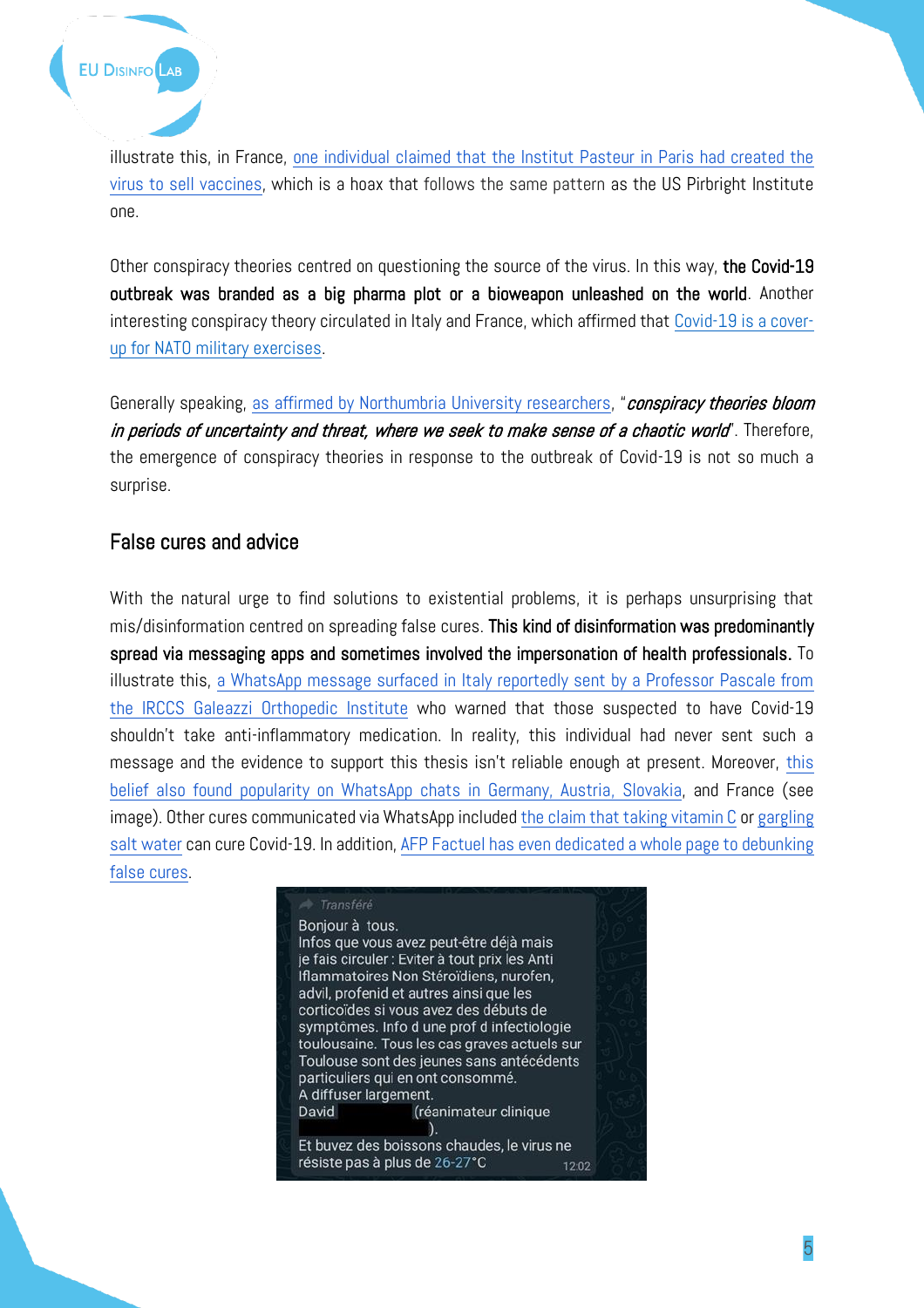WhatsApp seemed to be an important conduit for Covid-19 mis/disinformation; it was able to spread with relative ease on WhatsApp, as individuals generally tend to trust the source of information greatly. [WhatsApp's role in the dissemination of Covid](https://www.politico.eu/article/the-coronavirus-covid19-fake-news-pandemic-sweeping-whatsapp-misinformation/)-19 misinformation is well documented, but assessing the virality of misinformation on the platform is near impossible due to the opacity of WhatsApp.

## Lockdown fears

As the lockdown loomed in France, Spain, and Italy, many disinformation items were spread via a strategy of attributing the (dis)information to an authoritative figure. In general, this disinformation announced false measures in response to Covid-19, thus stimulating confusion and often panic among the populations.

- In France, [a letter attributed to the Ministry of Education was disseminated, which falsely](https://factuel.afp.com/faux-cette-lettre-du-ministre-de-leducation-annoncant-le-report-des-vacances-dete-est-un-pastiche)  [announced the postponement of the schools](https://factuel.afp.com/faux-cette-lettre-du-ministre-de-leducation-annoncant-le-report-des-vacances-dete-est-un-pastiche)' summer holidays.
- In Italy, some people rushed to supermarkets after the dissemination of [some disinformation](https://www.butac.it/supermercati-chiusi-per-10-giorni/)  [items that claimed supermarkets would close for 10 days.](https://www.butac.it/supermercati-chiusi-per-10-giorni/)
- In Spain, disinformation items about [potential shortages](https://maldita.es/malditobulo/2020/03/16/mercadona-carne-bandeja-dos-articulos-compra-limitar/) and [looting in supermarkets](https://maldita.es/malditobulo/2020/03/10/supermercado-vitoria-saqueo-coronavirus-chile/) were also widely spread.



SUPERMERCATI: dal 28 Febbraio chiuderanno tutti i supermercati per 10 giorni per il coronavirus | Social News

SUPERMERCATI: dal 28 Febbraio chiuderanno tutti i supermercati per 10 giorni per il coronavirus LOMBARDIA, TORINO, PADOVA,...

milanonewstoday.altervista.org

Moreover, some disinformation sowed further anguish and government scepticism by suggesting a military intervention.

• In Italy, [a decontextualized image reportedly depicting military tanks on a freight train in](https://pagellapolitica.it/bufale/show/1002/no-questa-foto-di-un-treno-che-trasporta-dei-carri-armati-non-%C3%A8-stata-scattata-a-napoli-a-marzo-2020)  [Naples](https://pagellapolitica.it/bufale/show/1002/no-questa-foto-di-un-treno-che-trasporta-dei-carri-armati-non-%C3%A8-stata-scattata-a-napoli-a-marzo-2020) was used to suggest that the government was "hiding something" from citizens.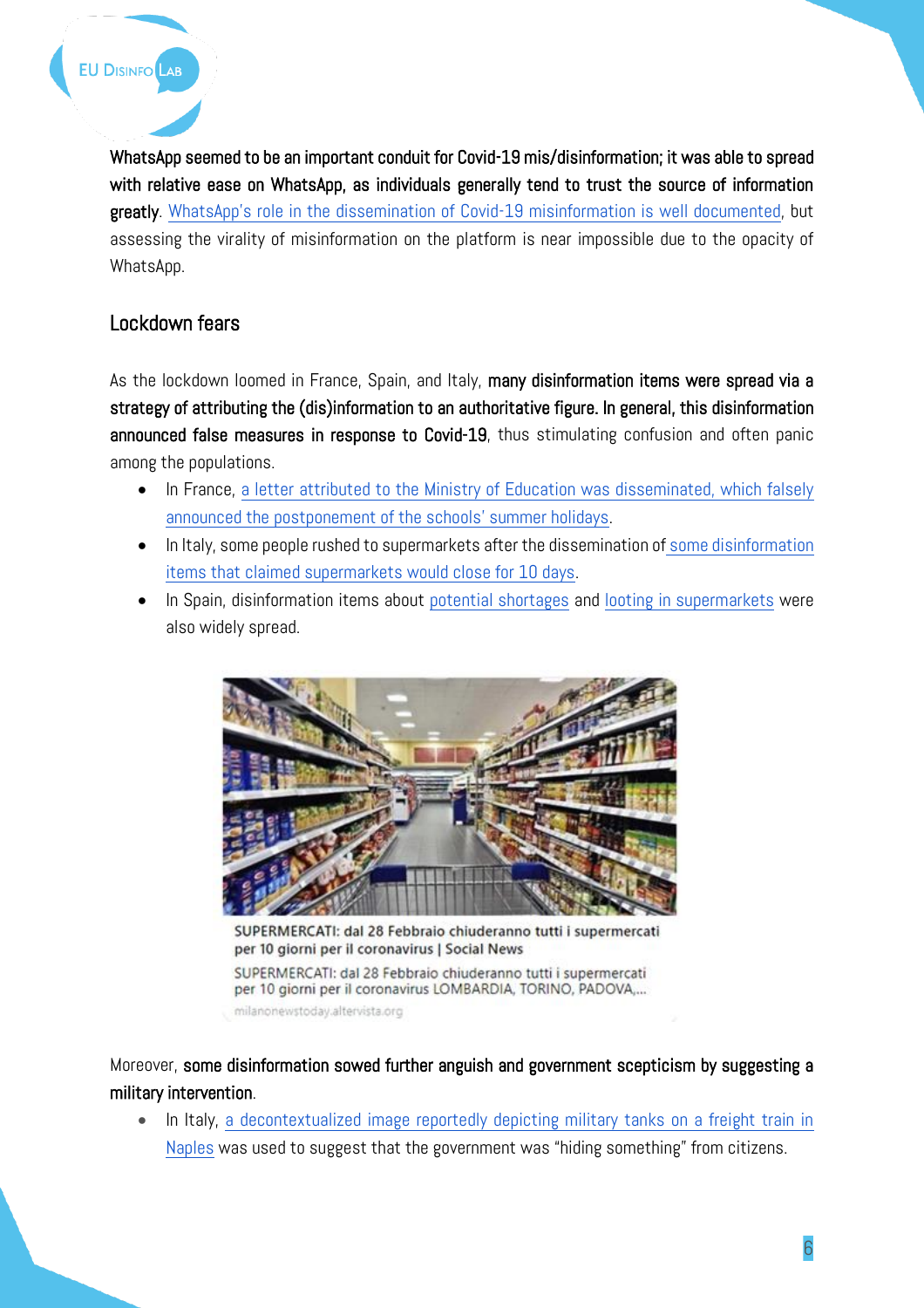

• In France, one disinformation item (among others) also used [a decontexualised image to](https://factuel.afp.com/cette-photo-montre-des-vehicules-militaires-retournant-leur-base-dorigine)  [suggest that military tanks were making their way into Paris to manage the containment of](https://factuel.afp.com/cette-photo-montre-des-vehicules-militaires-retournant-leur-base-dorigine)  [people.](https://factuel.afp.com/cette-photo-montre-des-vehicules-militaires-retournant-leur-base-dorigine)

## Identity, societal, and political polarisation

With the mass outbreak of Covid-19 in France, Spain, and Italy, we observed a shift in the strategy behind the disinformation. Disinformation has been increasingly designed to, both implicitly and explicitly, inflame the divisions in European countries, whether this concerns identity, societal, or political cleavages. For example, Spanish socialist Minister of Education Isabel Celaá had reportedly [worn a purple glove over "fear of the coronavirus" at a 8M demonstration,](https://web.archive.org/web/20200310153936/https:/okdiario.com/espana/ministras-ex-ministras-sanchez-pusieron-guantes-latex-8m-miedo-coronavirus-5275938) which was actually worn to mark the International Women's Day demonstrations.



As France went into lockdown, [a decontextualised video emerged showing young men from minority](https://factuel.afp.com/attention-cette-video-dune-rixe-dans-un-supermarche-lidl-daubervilliers-date-de-mai-2019)  [backgrounds engaging in a brawl in a Lidl supermarket.](https://factuel.afp.com/attention-cette-video-dune-rixe-dans-un-supermarche-lidl-daubervilliers-date-de-mai-2019) This video was reposted by the Facebook page of the far-right Rassemblement National Saint Denis branch, illustrating how such disinformation can be used to aggravate identity and political cleavages.

In Italy, the migration debate intertwined with Covid-19, with disinformation examples, such as:

- a doctor who confessed that the government prevents them from testing migrants in [reception centres,](https://www.open.online/2020/03/01/coronavirus-un-medico-confessa-che-il-governo-impedisce-di-fare-i-tamponi-ai-migranti-sulle-ong-no-falso/)
- or the claim that [Nigeria had witnessed the first case of Covid-19.](https://www.open.online/2020/02/28/larticolo-del-sito-controinformazione-info-e-il-primo-caso-di-coronavirus-in-nigeria-non-ce-traccia-dellitaliano/)

Needless to say, the objective of this disinformation was to deepen political polarisation.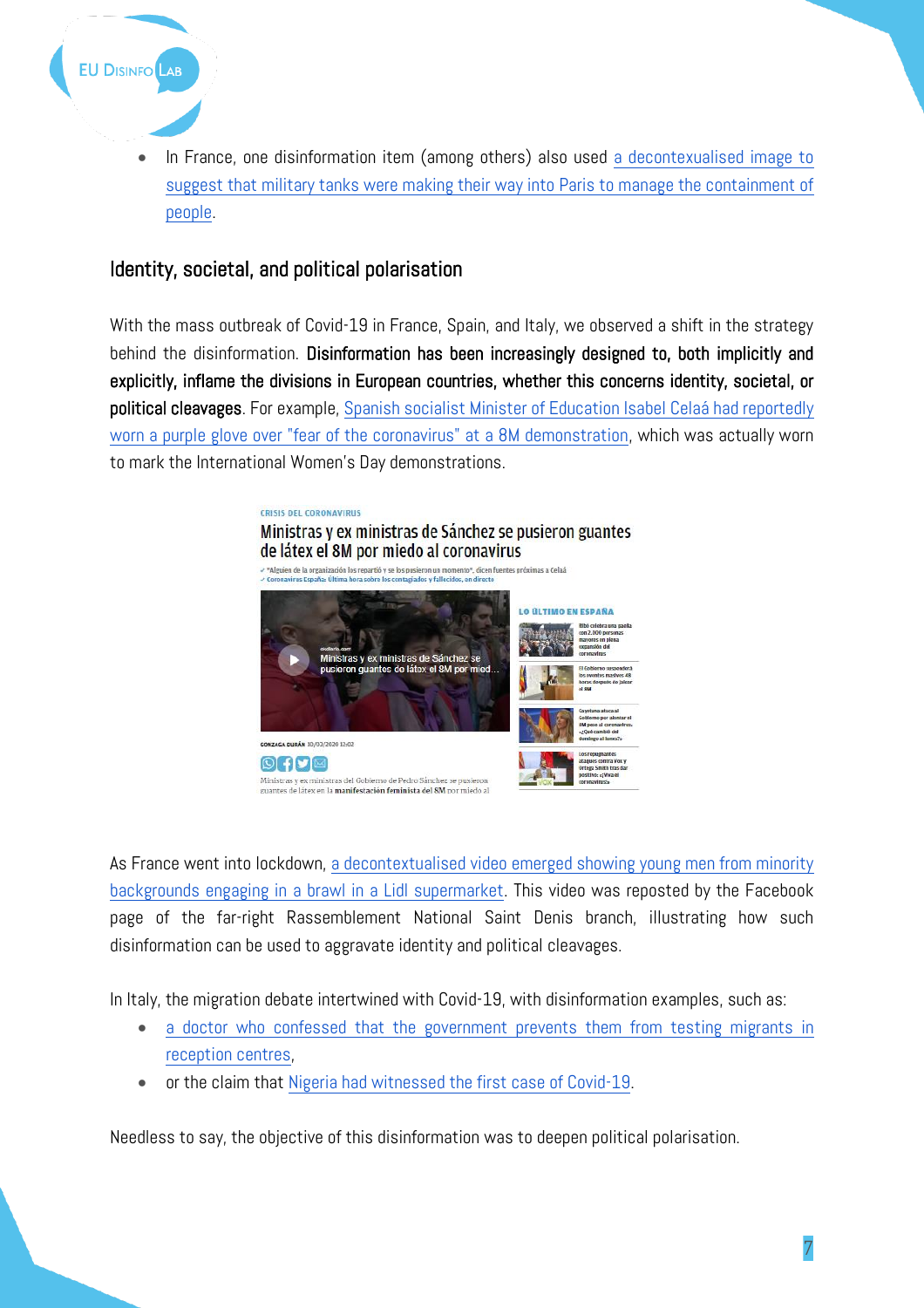

# Concluding thoughts

In summary, there are four strategies that reappeared throughout our monitoring of the disinformation present in Italy, France, Spain, which are worth recapping on:

- The impersonation of authoritative figures to confer credibility and legitimacy to the disinformation.
- The use of WhatsApp in all three countries to accelerate the spread of inaccurate information.
- The mass use of decontexualised images and videos to sow panic and confer credibility to the disinformation.
- The significance of anonymous channels on Telegram that share information linked to the COVID-19, which is then repropagated on mainstream platforms.

Our experience of monitoring the disinformation landscapes across Europe shows that, alongside the news cycle, there has been a complete reorientation of the disinformation ecosystem towards the coronavirus, whether that concerns deceptive social media accounts or clickbait websites. In light of the latter, [our recent investigation on Africa24](https://www.disinfo.eu/publications/from-health-disinformation-to-copy-pasting-articles-from-sputnik-and-rt-how-an-africa-based-network-built-fake-media-outlets-and-clickbait-websites-for-profit) - an Africa-based network that built clickbait health scams for profit - shows how disinformation actors are capitalising on the outbreak to profit via coronavirus-themed clickbait.